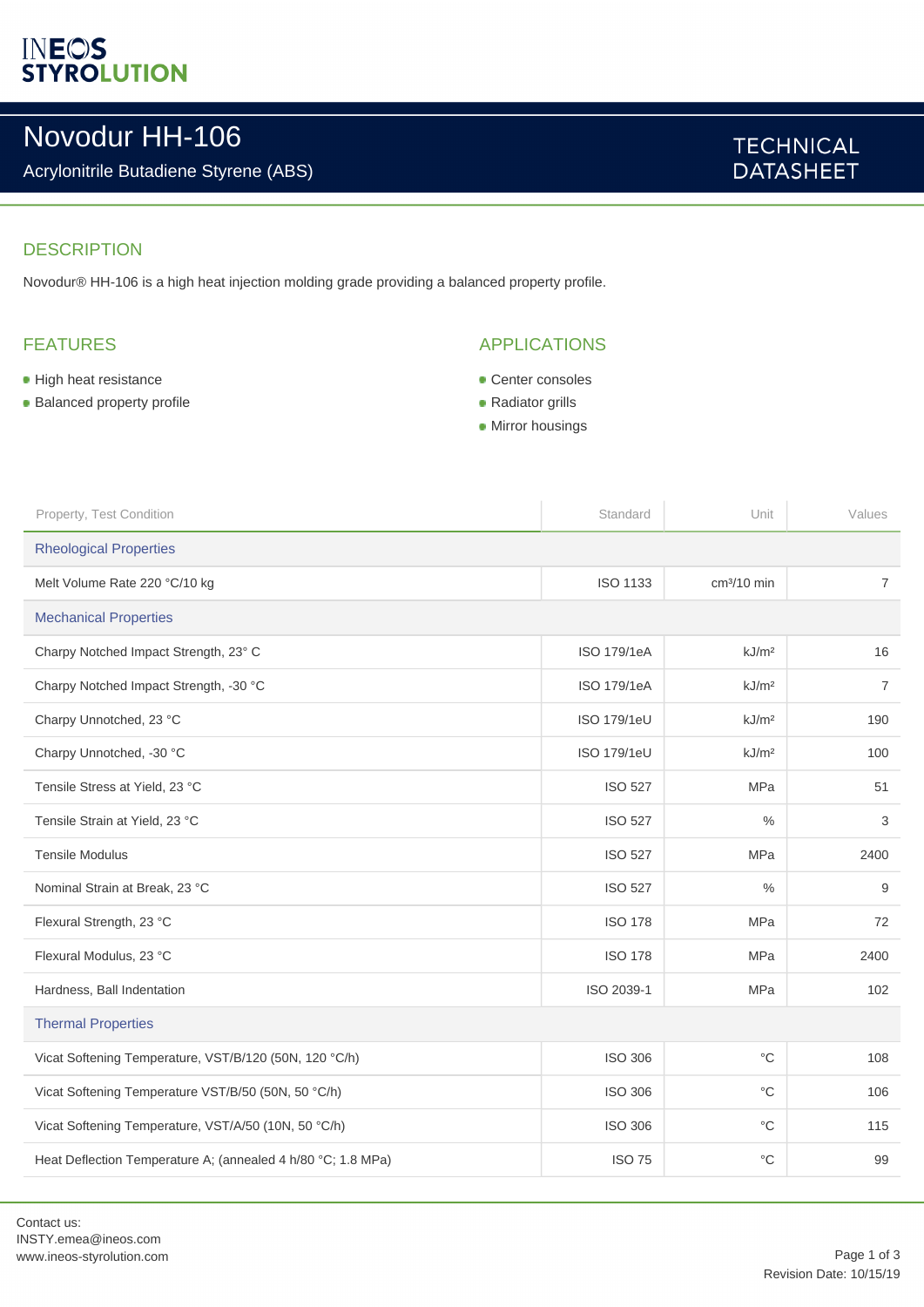# **INEOS**<br>STYROLUTION

### Novodur HH-106

### Acrylonitrile Butadiene Styrene (ABS)

### **TECHNICAL DATASHEET**

| Property, Test Condition                                      | Standard                 | Unit                     | Values      |  |
|---------------------------------------------------------------|--------------------------|--------------------------|-------------|--|
| Heat Deflection Temperature B; (annealed 4 h/80 °C; 0.45 MPa) | <b>ISO 75</b>            | $^{\circ}C$              | 107         |  |
| Coefficient of Linear Thermal Expansion                       | ISO 11359                | $10^{-6/°}C$             | 90          |  |
| <b>Thermal Conductivity</b>                                   | DIN 52612-1              | W/(m K)                  | 0.17        |  |
| <b>Electrical Properties</b>                                  |                          |                          |             |  |
| Dielectric Strength, Short Time, 1.5 mm                       | IEC 60243-1              | kV/mm                    | 39          |  |
| <b>Comparative Tracking Index</b>                             | IEC 60112                | $\vee$                   | 600         |  |
| <b>Volume Resistivity</b>                                     | IEC 62631-3-1            | Ohm*m                    | $10^{13}$   |  |
| <b>Other Properties</b>                                       |                          |                          |             |  |
| Density                                                       | <b>ISO 1183</b>          | kg/m <sup>3</sup>        | 1050        |  |
| Moisture Absorption, Equilibrium 23 °C/50% RH                 | <b>ISO 62</b>            | $\%$                     | 0.25        |  |
| UL94 rating at 1.5 mm thickness                               | IEC 60695-11-10          | $\overline{\phantom{a}}$ | <b>HB</b>   |  |
| Processing                                                    |                          |                          |             |  |
| Linear Mold Shrinkage                                         | ISO 294-4                | $\%$                     | $0.4 - 0.7$ |  |
| Melt Temperature Range                                        | <b>ISO 294</b>           | $^{\circ}$ C             | $230 - 260$ |  |
| Mold Temperature Range                                        | <b>ISO 294</b>           | $^{\circ}C$              | $60 - 80$   |  |
| Injection Velocity                                            | <b>ISO 294</b>           | mm/s                     | 200         |  |
| Drying Temperature                                            | $\overline{\phantom{a}}$ | $^{\circ}{\rm C}$        | 80          |  |
| Drying Time                                                   | $\overline{\phantom{a}}$ | h.                       | $2 - 4$     |  |
| Max Service Temperature                                       | $\overline{a}$           | $^{\circ}C$              | 85          |  |

Typical values for uncolored products

#### SUPPLY FORM

Novodur® is delivered in the form of cylindrical or spherical pellets. The bulk density of the pellets is from 0.55 to 0.65 g/cm<sup>3</sup>. Values may differ for special grades. Standard Packaging unit: 25 kg PE-bag on palette, shrunk or wrapped with PE film. In addition, delivery in larger units of up to 1000 kg (IBC = Intermediate Bulk Container) or silo trucks can be arranged. In dry areas with normal temperature control, Novodur pellets can be stored for relatively long periods of time without any change in mechanical properties. With unstable colors, however, storage over a number of years can give rise to some change in color. Under poor storage conditions, Novodur absorbs moisture, but this can be removed by drying.